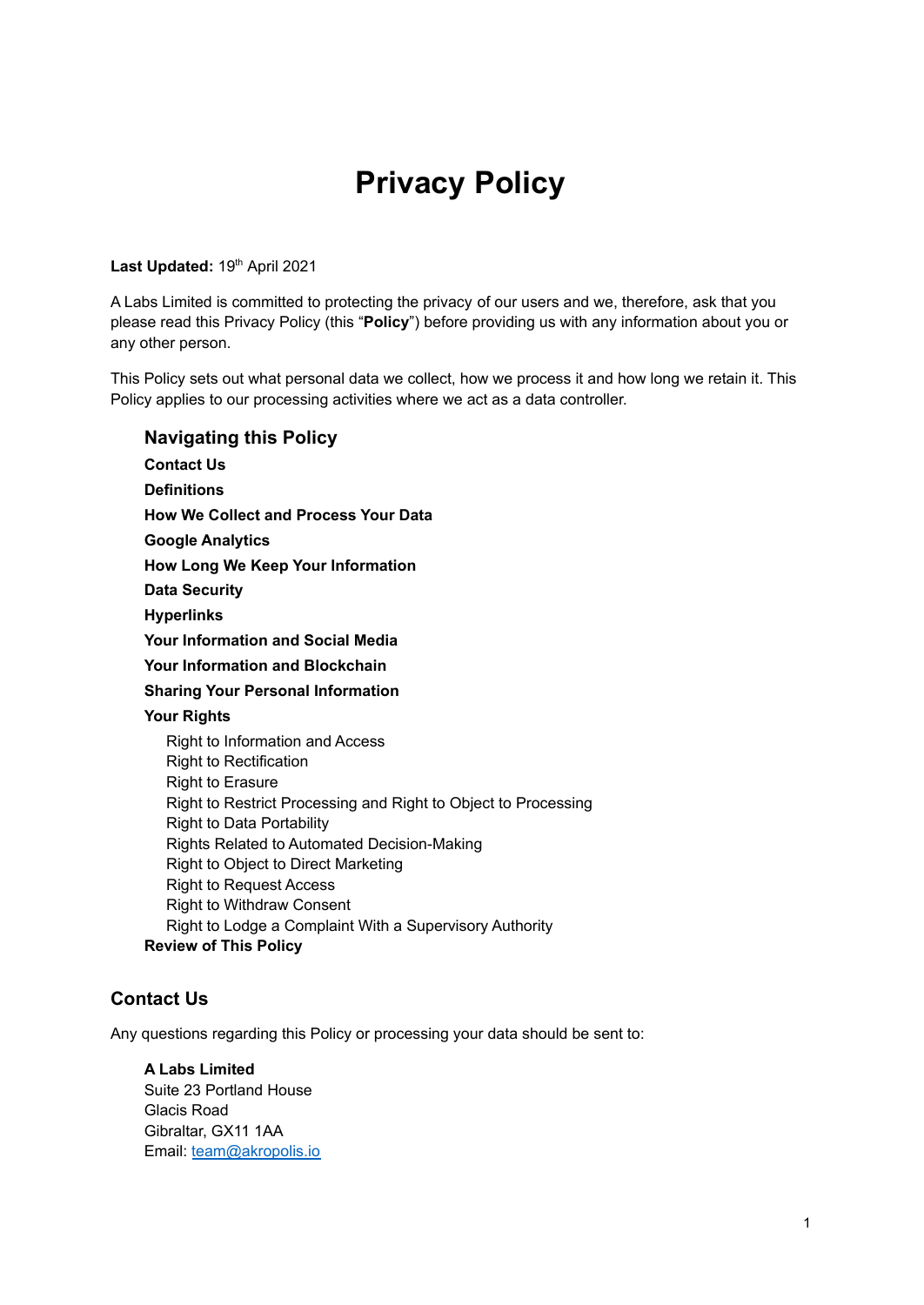# **Definitions**

In this Policy:

"**We**", "**us**" and "**our**" refers to A Labs Limited, a company incorporated in Gibraltar with a registered address at 23 Portland House, Glacis Road, Gibraltar and incorporation number 116430*.* For more information about us, see the "Contact Us" section of this Policy.

"**You**", "**your**" and "**yours**" refers to you as a natural person, visitor and user of the website.

"**Personal data**" or "**personal information**" means any information relating to you as an identified or identifiable natural person; an identifiable natural person is one who can be identified, directly or indirectly.

"**Processing**" means any operation or set of operations that is performed on personal data, such as collection, recording, organisation, structuring, storage, adaptation or alteration, retrieval, consultation, use, disclosure, alignment or combination, restriction, erasure or destruction.

"**Website**" means the website located at <https://akropolis.io/>, including any subdomains and applications available therein.

# <span id="page-1-0"></span>**How We Collect and Process Your Data**

As a general rule, we collect and process your personal data via the website. In particular, we collect personal data using Google Analytics tools. Please learn more about how we use Google Analytics in the respective section below.

We may also process your personal data when you contact us. Such data may include your name, email address, social media nickname, phone number, or digital asset wallet address. In such a case, we will process your personal data in order to respond to your request and communicate with you. The legal basis for such processing is our legitimate interest to assist with and respond to your request.

We do not use automated decision-making methods based on your personal data (including profiling).

We may also collect certain personal data via other tools and applications that may be available on the website from time to time. In such cases, we will either update this Policy or supplement it with another privacy policy/notice/statement that will explain to you the details about such processing activities. When we supplement this Policy with another document, we will provide such document to you at the point of data collection.

To understand more regarding particularities of processing personal data when interacting with us or our products and services, please read "Your Information and Social Media" and "Your Information and Blockchain" sections of this Policy.

# <span id="page-1-1"></span>**Google Analytics**

We use Google Analytics to analyse the use of our website. Google Analytics gathers information about website use by means of cookies. Cookies are a feature of the web browser software that allows web servers to recognize the device used to access a website. A cookie is a small text file that a website saves on your computer or mobile device when you visit the website. They allow the website to remember your actions and preferences over a period of time to improve products and services.

The information gathered by Google Analytics includes the following: (1) IP address, (2) the type of device used, (3) the device's operating system, (4) the browser used. After collecting the personal data, Google Analytics creates reports about the use of our website, which contain the aggregated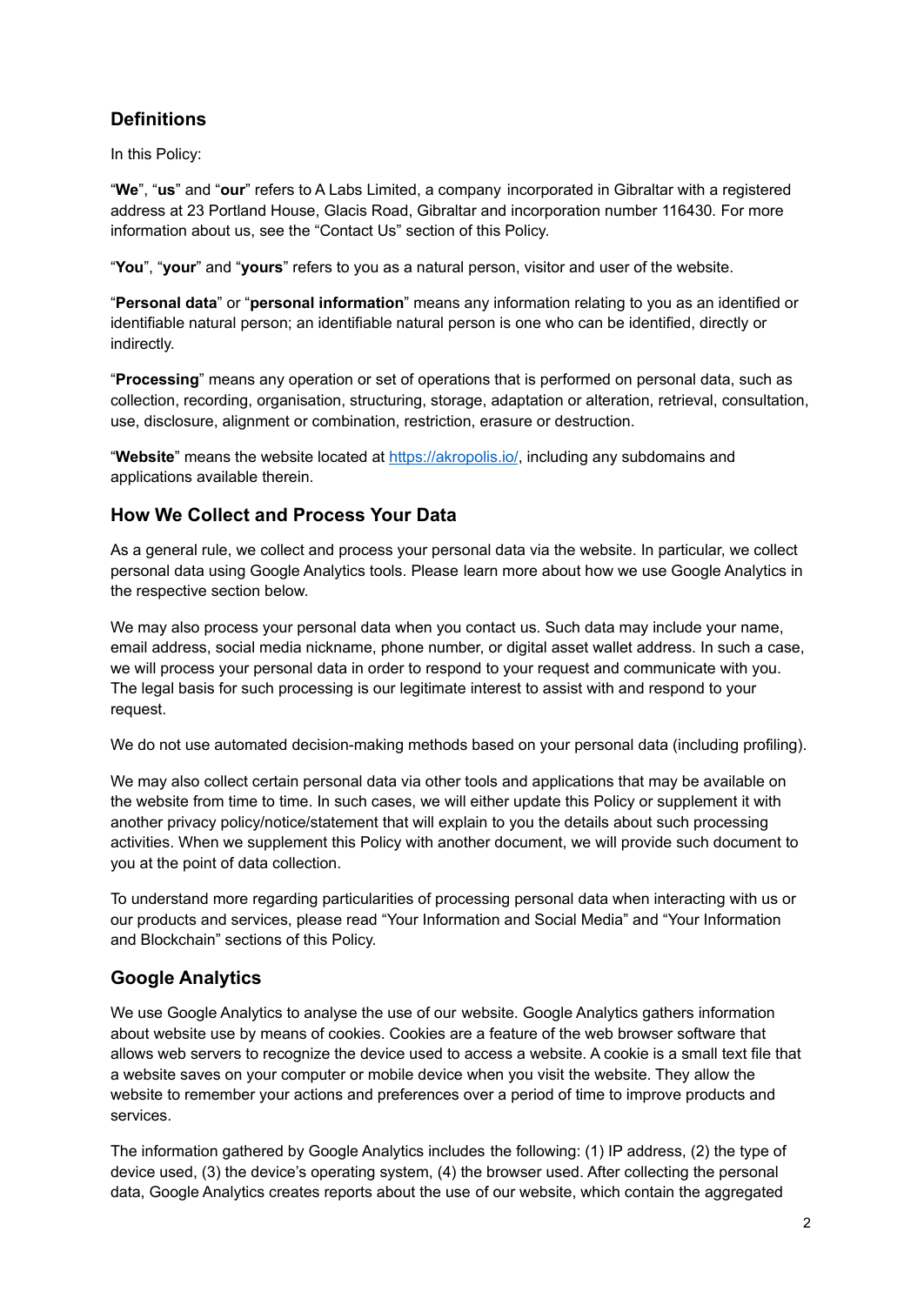information where we do not see any data pertaining to a particular person. In other words, we cannot identify you from the other visitors. Please note that according to Google Analytics [documentation,](https://support.google.com/analytics/answer/2763052?hl=en) the IP address is anonymised (masked), so neither we nor Google can identify the IP address of a particular visitor.

In addition to the above, with Google Analytics we collect certain information regarding the use of our website, for instance, when you clicked a certain button or made some input. This information is also aggregated and we cannot identify your actions from the actions of other visitors.

To our knowledge, the data collected via Google Analytics, with the exception of the IP address, is not anonymized and will be transmitted to, processed and stored by Google in the United States. You can learn more about how Google processes personal data in [Google's](https://www.google.com/policies/privacy/) privacy policy. Note that competent US state authorities may have access to the personal data collected via Google Analytics. In addition, Google may use this personal data for any of its own purposes, such as profiling and cross-platform tracking. You can learn more about Google Analytics, its purposes and functions [here](https://marketingplatform.google.com/about/analytics/).

We will always ask your consent to place and use cookies from Google Analytics. When you visit our website, you are able to opt-out from using cookies. You also may object to the collection of personal data by Google Analytics from our website by downloading and installing a [browser](https://tools.google.com/dlpage/gaoptout) add-on from [Google.](https://tools.google.com/dlpage/gaoptout)

# <span id="page-2-0"></span>**How Long We Keep Your Information**

We retain your information only for as long as is necessary for the purposes for which we process the information.

Retention periods are determined based on the type of record, the nature of the record and activity and the legal or regulatory requirements that apply to those records. Data collected via Google Analytics is not stored for more than 2 years. Personal data which is collected pursuant to our legal obligations (such as AML) are retained for 5 years. Personal information which is collected pursuant to a contract is retained for 6 years after the termination of the contract.

However, we may retain your personal data for a longer period of time where such retention is necessary for compliance with a legal obligation to which we are subject, or in order to protect your vital interests or the vital interests of another natural person or where we have a legitimate interest to do so.

All personal data is retained in accordance with our internal retention and deletion policy.

# <span id="page-2-1"></span>**Data Security**

We do our best to utilise appropriate security measures to prevent your personal data from being accidentally lost, used or accessed in an unauthorised way, altered or disclosed. For example, we limit access to your personal data to those employees, agents, contractors and other third parties who have a need to know such data. They will only process your personal data on our instructions and they are subject to a duty of confidentiality.

We have put in place procedures to deal with any suspected personal data breach and will notify you and any applicable regulator of a breach where we are legally required to do so.

# <span id="page-2-2"></span>**Hyperlinks**

We may provide hyperlinks from our website to websites of other organisations or associated companies. Please note that we will not liable for the content of linked websites or any transactions carried out with organisations operating those websites. The privacy policies/notices/statements of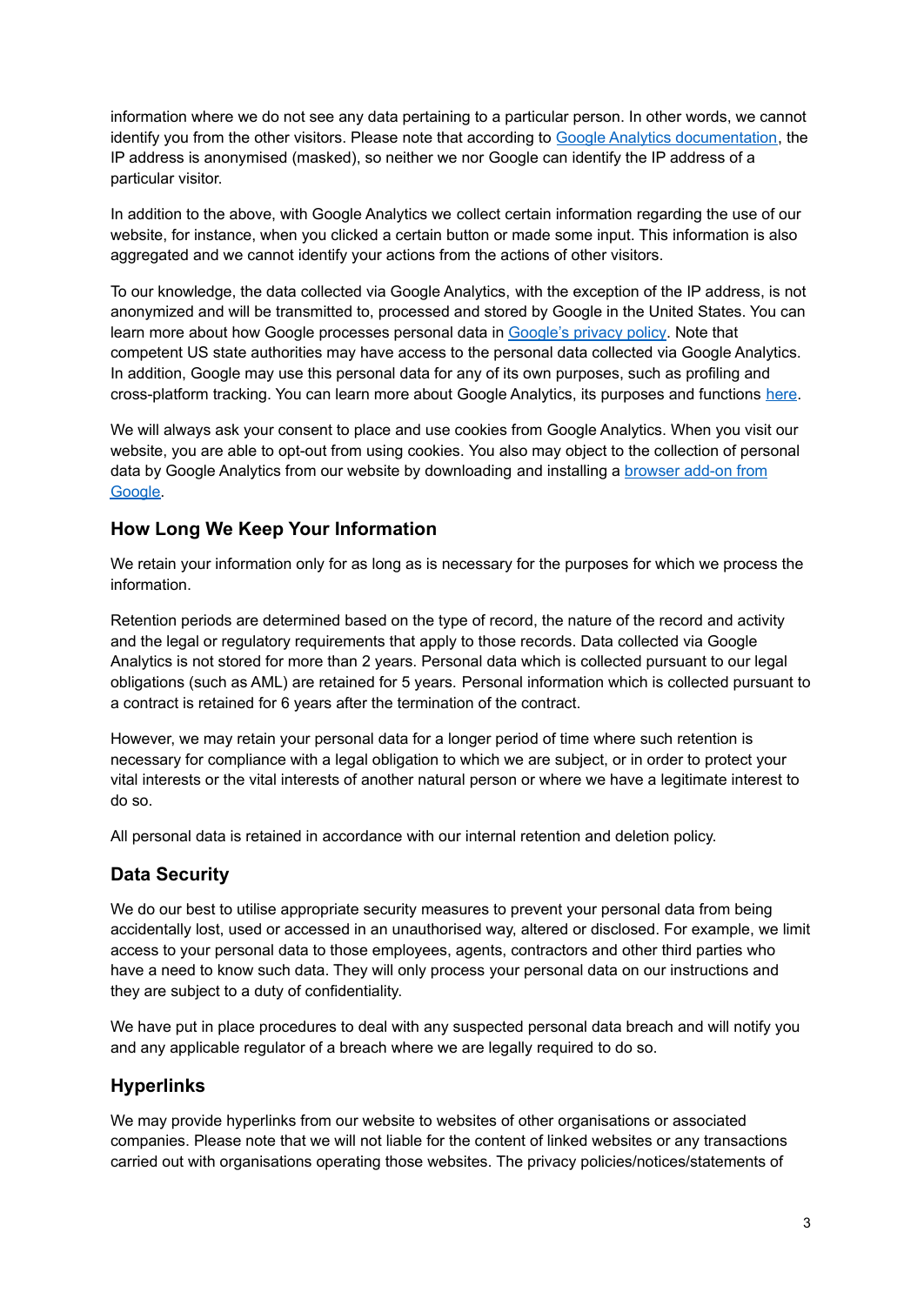others may differ significantly from this Policy. Therefore, we encourage you to read the privacy policy/notice/statement of each and every website that collects personal data.

# <span id="page-3-0"></span>**Your Information and Social Media**

Our website contains links and plugins to our social media accounts, such as Discord, Telegram, Medium, etc. Please be aware that when you access and use any social media, your personal data will be processed by respective operators of social media and certain data may be accessed by third parties, such as other social media users. We are not responsible for the processing of your personal data on such social media. Therefore, we encourage you to share as minimum data as possible and read the privacy policy/notice/statement of each and every social media that collects personal data.

# <span id="page-3-1"></span>**Your Information and Blockchain**

Blockchain technology, also known as distributed ledger technology, is at the core of our activity. Blockchains are decentralized and made up of digitally recorded data in a chain of packages called "blocks." The manner in which these blocks are linked is chronological, meaning that the data is very difficult to alter once recorded. Since the ledger may be distributed all over the world across several "nodes" which usually replicate the ledger. This means there is no single person making decisions or otherwise administering the system (such as an operator of a centralised system), and that there is no centralised place where it is located either.

Accordingly, by design, blockchain records cannot be changed or deleted and are said to be "immutable." This may affect your ability to exercise your rights such as your right to erasure, the right to rectification of your data or your rights to object or restrict processing, of your personal data. Data on the blockchain cannot generally be erased or changed.

In certain circumstances, when you interact with us or when you use our products or services, it may be necessary to provide certain data that may be considered personal. In such cases, due to the blockchains' nature, certain information will be publicly available and we will not be data controllers with respect to such information. The information may include:

- your digital asset wallet address;
- the amount of digital asset transferred to or from your digital asset wallet address;
- the date and time stamp of your transaction; and
- failed transactions by your address.

In most cases, the ultimate decision to (i) transact on the blockchain using your digital asset wallet address, as well as (ii) share the public key relating to your digital asset wallet address with anyone (including us) rest with you.

If you want to ensure your privacy rights are not affected in any way, you should not transact on blockchains as certain rights may not be fully available or exercisable by you or us due to the technological infrastructure of the blockchain. In particular, the blockchain is available to the public and any data shared on the blockchain will become publicly available.

# <span id="page-3-2"></span>**Sharing Your Personal Information**

We may pass your information to our third-party service providers, agents, subcontractors and other associated organisations for the purposes of and if it is necessary to provide our products and services to you. This may include, for instance, support teams and hosting service providers.

In addition, we may transfer your personal information to a third party as part of a sale of some, or all, of our business and assets or as part of any business restructuring or reorganisation, or if we are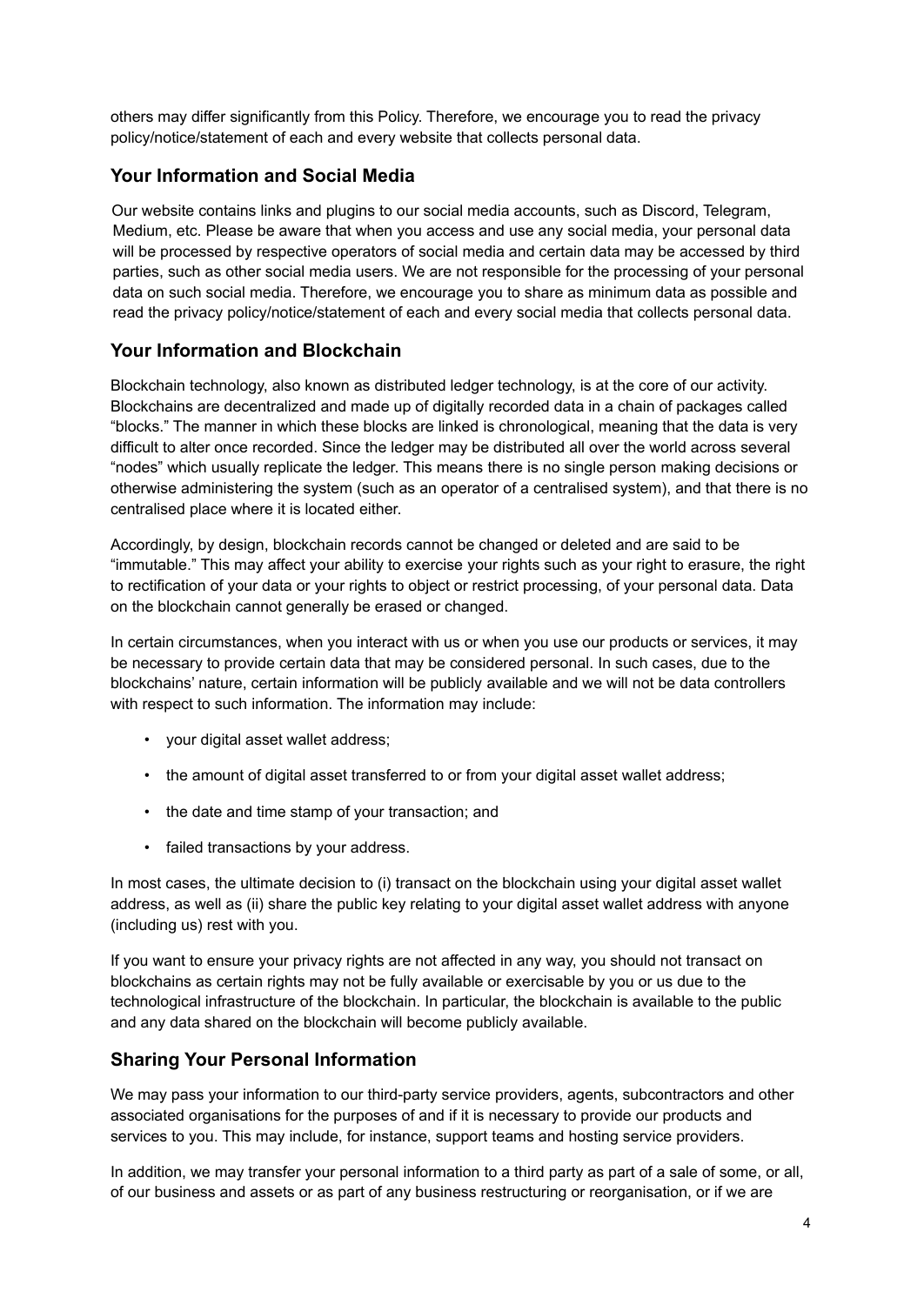under a duty to disclose or share your personal data in order to comply with any legal obligation. However, we will take reasonable steps to ensure that your privacy rights continue to be protected.

We may transfer your personal data to recipients that are located in countries that do not ensure the same level of data protection as in the country of your or our residence. If we transfer your information to such countries, we will take steps to ensure that your privacy rights continue to be protected as outlined in this Policy and provided for in the applicable legislation. As a general rule, we will use a special document called Standards [Contractual](https://ec.europa.eu/info/law/law-topic/data-protection/international-dimension-data-protection/standard-contractual-clauses-scc_en) Clauses to ensure the security of the transfer.

Please also note that when interacting with a blockchain, as explained above in this Policy, your personal data may be transferred and stored across the globe, as the blockchain is a global decentralized public network available to any person. In such a case, we do not control and we will not be responsible for such transfer of personal data.

# <span id="page-4-0"></span>**Your Rights**

You have certain rights under applicable legislation, which are explained below. Note that we may request certain additional information to confirm that you are authorised to exercise such rights.

#### <span id="page-4-1"></span>**Right to Information and Access**

You have a right to be informed about the processing of your personal data (and if you did not give it directly to us, information as to the source of obtaining such data). This Policy intends to provide you with all necessary information regarding our processing. If you have any further questions you can contact us on the above details.

#### <span id="page-4-2"></span>**Right to Rectification**

You have the right to have any inaccurate personal information about you rectified and to have any incomplete personal information about you completed. You may also request that we restrict the processing of that information.

The accuracy of your information is important to us. If you wish to advise us of any changes to your personal information, you may use the respective tools available on the website or you may contact us at the above details. Please note that when interacting with a blockchain we may not be able to ensure that your personal data is rectified.

#### <span id="page-4-3"></span>**Right to Erasure**

You have the general right to request the erasure of your personal information in the following circumstances:

- the personal information is no longer necessary for the purpose for which it was collected;
- you withdraw your consent to the processing based on consent and no other legal justification for processing applies;
- you object to processing for direct marketing purposes;
- we unlawfully processed your personal information; and
- erasure is required to comply with a legal obligation that applies to us.

However, when interacting with a blockchain we may not be able to ensure that your personal data is deleted. This is because the blockchain is a public decentralized network and blockchain technology does not generally allow for data to be deleted and your right to erasure may not be able to be fully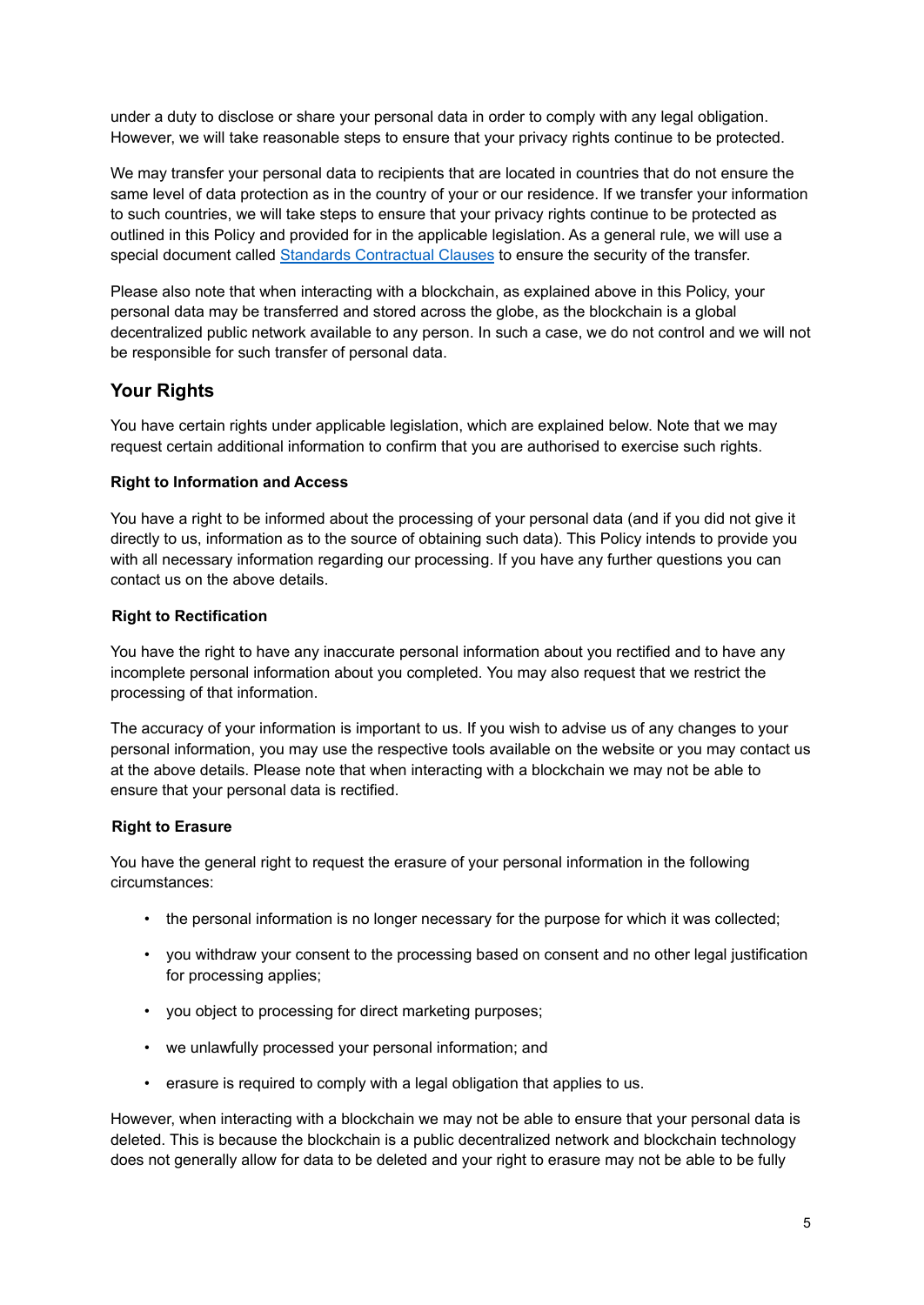enforced. In these circumstances, we will only be able to ensure that all personal data that is held by us is permanently deleted.

We will proceed to comply with an erasure request without delay unless continued retention is necessary for:

- exercising the right of freedom of expression and information;
- complying with a legal obligation under the applicable law;
- the performance of a task carried out in the public interest;
- archiving purposes in the public interest, scientific or historical research purposes, or statistical purposes, under certain circumstances; and/or
- the establishment, exercise, or defence of legal claims.

#### <span id="page-5-0"></span>**Right to Restrict Processing and Right to Object to Processing**

You have a right to restrict the processing of your personal information, such as where:

- you contest the accuracy of the personal information;
- where processing is unlawful you may request, instead of requesting erasure, that we restrict the use of the unlawfully processed personal information;
- we no longer need to process your personal information but need to retain your information for the establishment, exercise, or defence of legal claims.

You also have the right to object to the processing of your personal information under certain circumstances, such as where the processing is based on your consent and you withdraw that consent.

However, when interacting with a blockchain, as it is a public decentralized network, we will likely not be able to prevent external parties from processing any personal data which has been written onto the blockchain. In these circumstances, we will use our reasonable endeavours to ensure that all processing of personal data held by us is restricted, notwithstanding this, your right to restrict to processing may not be able to be fully enforced.

#### <span id="page-5-1"></span>**Right to Data Portability**

Where the legal basis for our processing is your consent or the processing is necessary for the performance of a contract with you, you have a right to receive the personal information you provided to us in a structured, commonly used and machine-readable format, or ask us to send it to another person.

#### <span id="page-5-2"></span>**Rights Related to Automated Decision-Making**

Where and if any automated decision-making takes place, you have the right to express your point of view and to contest the decision, as well as request that such decisions are made by natural persons, not only by computers.

#### <span id="page-5-3"></span>**Right to Object to Direct Marketing**

You have a choice about whether or not you wish to receive information from us. We will not contact you for marketing purposes unless: